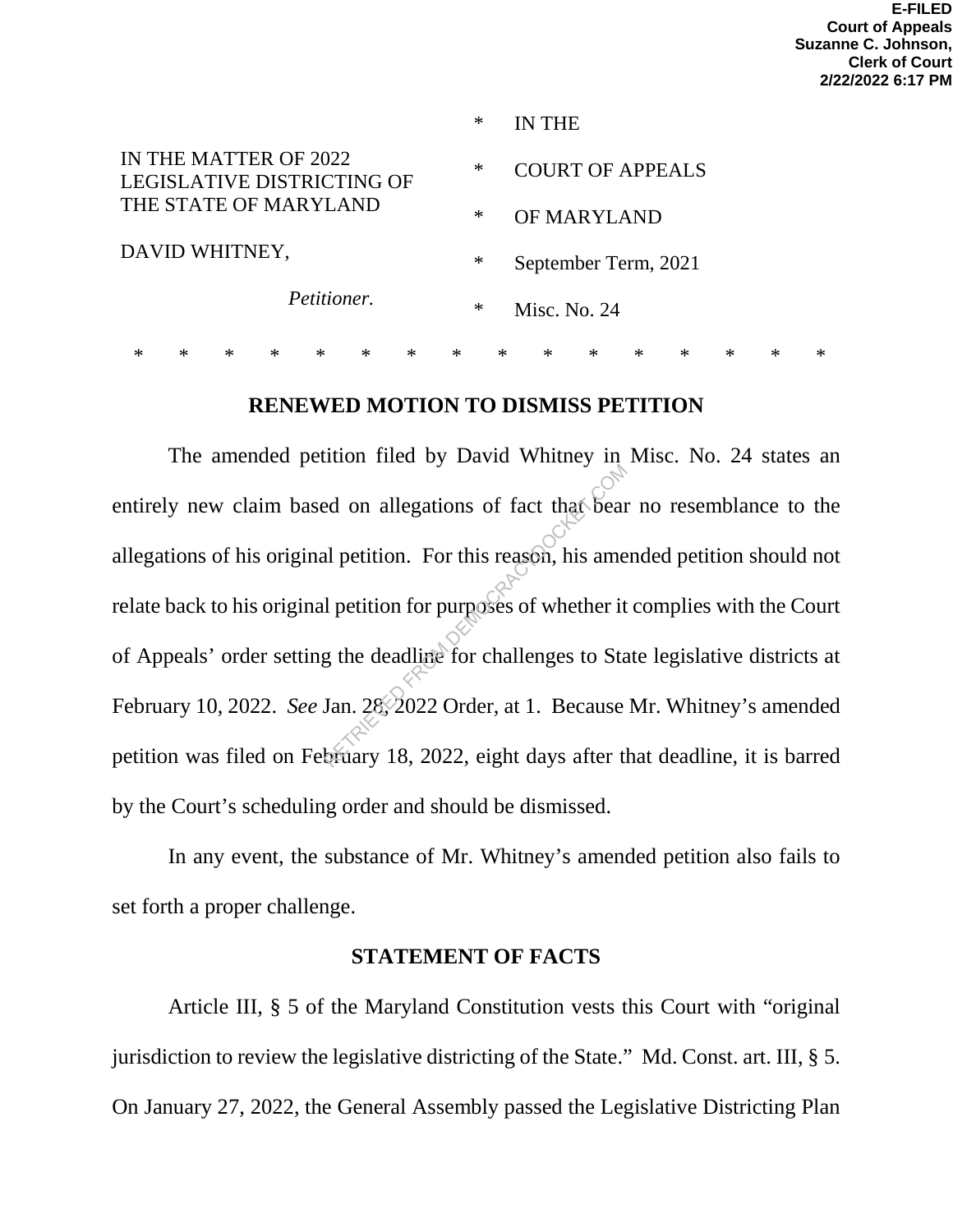of 2022 (the "2022 Plan"), *see* S.J. Res. 2, 2022 Sess., which constituted the "plan setting forth the boundaries of the legislative districts for the election of members of the Senate and the House of Delegates" contemplated by Article III, § 5. On January 28, 2022, this Court promulgated "procedures to govern all actions brought under Article III, § 5, challenging the validity of the 2022 legislative districting plan." Jan. 28, 2022 Order, at 1. Consistent with the provisions of Article III, § 5, this Court ordered that "[a]ny registered voter of the State who contends that the 2022 legislative districting plan, or any part thereof, is invalid shall file a petition, on or before Thursday, February 10, 2022 at 4:30 p.m., with the Clerk of this Court." *Id.*

On February 9, 2022, Mr. Whitney timely filed his original petition purportedly challenging a portion of the 2022 Plan. *See* Pet. at 1. Mr. Whitney's petition did not identify the district he was challenging by number. Instead, he alleged that he lived on the Western shore of the Chesapeake Bay, but that his newly constituted home district "sweeps . . . across the Bay Bridge to the entire Eastern Shore." *Id.* He claimed that his district violates Article III, § 4's requirements that "legislative district[s] . . . consist of adjoining territory" and "be compact in form," because "nearly 4 1/2 miles of open water separates the Western branch of this proposed unconstitutional district and the Eastern shore portion of this proposed district." *Id.* Alternative Democration Sample Single<br>Retrieve Democration Section 10, 2022 at 4:30 p.m., with the Contract of the 2022 Plan. See P<br>a portion of the 2022 Plan. See P<br>the district he was challenging b<br>the Western shore of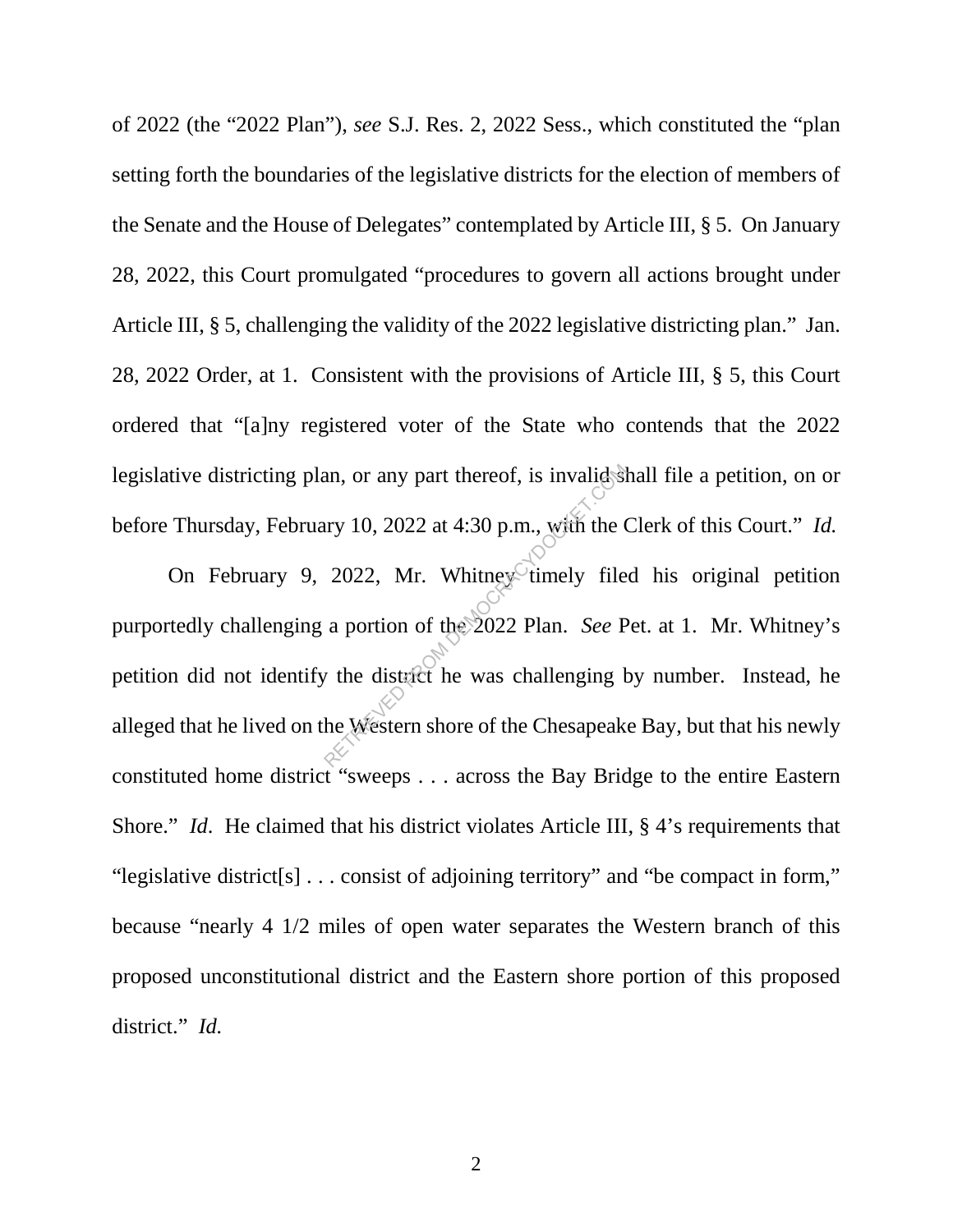On February 15, 2022, Respondents timely moved to dismiss Mr. Whitney's Petition, on the ground that the only district that met the description described in Mr. Whitney's petition was a congressional district, and that therefore this Court lacked original jurisdiction to hear Mr. Whitney's challenge. *See* Mot. to Dismiss Pet., Misc. No. 24, at 4-5 (the "Mot. to Dismiss"). At the Scheduling Conference on February 17, 2022, Special Magistrate Judge Wilner raised this potential defect with Mr. Whitney, and Mr. Whitney indicated he would be amending his petition to clarify his allegations.

On February 18, 2022, Mr. Whitney filed his amended petition. *See* Am. Pet. He no longer challenges any district that crosses Chesapeake Bay, or that encompasses any portion of the Eastern Shore. Instead, he mounts challenges to at least 10 districts in the 2022 Plan. For example, he alleges that his home district, District 33, was "chopped into three subdistricts for no apparent reason other than it would prove more favorable to one party than the other," for which he claims there is no authority in Article III, § 4 of the Maryland Constitution. Am. Pet. at 1. He also asserts that District 30A violates Article III, § 4 by ignoring the natural boundaries of the Severn River and the South River to incorporate territory on Broadneck Peninsula and Edgewater, respectively. *Id.* He asserts the same violation as to District 27B, which he claims is "divided in half by the Patuxent River." *Id.* Next, he alleges that the "interplay" between several of districts 21 through 26 Return 2022, Mr. Whitney filed his amende<br>ges any district that crosses Ch<br>n of the Eastern Shore. Instead, he<br>2022 Plan: For example, he allege<br>ed into three subdistricts for no appa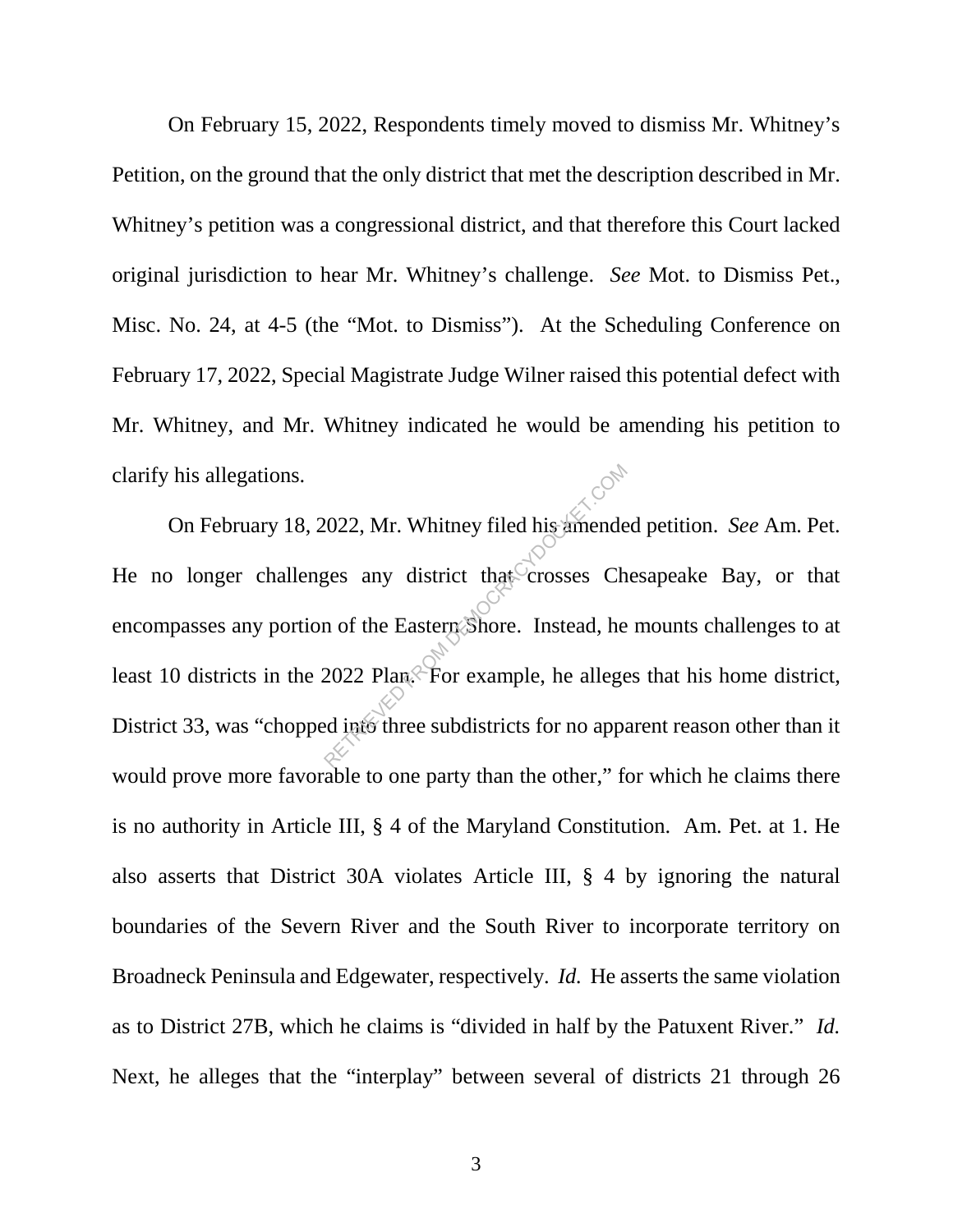violates Article III, § 4 because it causes those districts not to consist of "adjoining territory" or be "compact in form." *Id.* at 1 at 2. Finally, he alleges that the creation of a single-member district within District 11 for the purpose of creating a majority-Black subdistrict violates the Constitution, because "no authority given in Article III, § 4 . . . permits such type of redistricting." *Id.* at 2. Mr. Whitney asks this Court to reject the 2022 Plan and instead implement the plan adopted by the Governor's Redistricting Advisory Commission instead. *Id.* at 3.

On February 18, 2022, the Court entered its Interim Scheduling Order No. 1, in which it noted that the "new petition" in this matter "has been completely rewritten to challenge General Assembly districts 33 and 30A and complain as well about Districts 21, 23, 25 and 26," and "bears no relationship whatever to the complaint made in the original petition." Interim Scheduling Order No. 1, at 3. 2022, the Court entered its Interiar<sup>9</sup><br>the "new petition" in this matter<br>eneral Assembly districts 33 and 30<br>25 and 26," and "bears no relati<br>riginal petition." Interim Schedulin

# **ARGUMENT**

#### **I. STANDARD OF REVIEW**

The 2022 Legislative Districting Plan is a statute enacted by the General Assembly. Md. Code Ann., State Gov't §§ 2-201, 2-202. Therefore, '"[t]he basic rule is that there is a presumption' that the statute is valid." *Whittington v. State*, 474 Md. 1, 19 (2021) (citation omitted). That is, "enactments of the [General Assembly] are presumed to be constitutionally valid and [ ] this presumption prevails until it appears that the [statute] is invalid or obnoxious to the expressed terms of the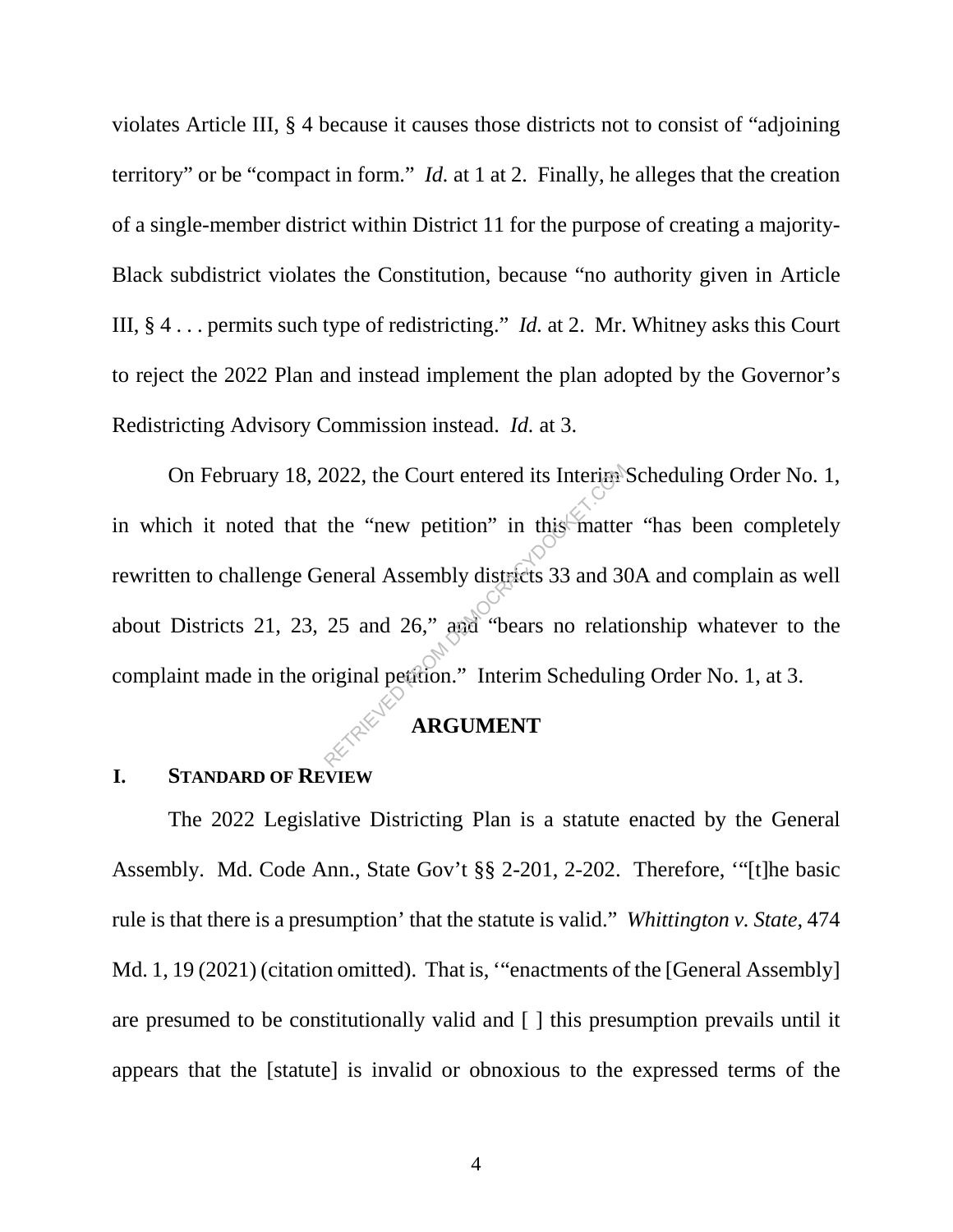Constitution or to the necessary implication afforded by, or flowing from, such expressed provisions.'" *In re Adoption/Guardianship of Dustin R.*, 445 Md. 536, 579 (2015) (citation omitted; brackets in original).

For this reason, the Court has held that "all challengers to a legislative reapportionment plan[] carry the burden of demonstrating the law's invalidity." *In re 2012 Legislative Districting*, 436 Md. 121, 137 (2013) (citation omitted). The State need make no showing unless "a proper challenge under Article III, § 4 is made and is supported by 'compelling evidence.'" *Id.* Only then will the State have "the burden of producing sufficient evidence to show that the districts are contiguous and compact, and that due regard was given  $\overline{10}$  natural and political subdivision boundaries." *Id.* at 137-38. The petition is subject to dismissal if its allegations, assumed to be true, do not state "a proper challenge under Article III, § 4," *id.* at 137, and fail to show that the 2022 Plan "is not consistent with requirements of either the Constitution of the United States of America, or the Constitution of Maryland," Md. Const. art. III, § 5. mpelling evidence." Id. Only then<br>ficient evidence to show that the dis<br>regard was given to natural are<br>-38. The petition is subject to dis<br>not state  $\frac{1}{20}$  proper challenge unde<br>t the 2022 Plan "is not consistent wi

# **II. PETITIONER'S AMENDED PETITION STATING AN ENTIRELY NEW CAUSE OF ACTION IS UNTIMELY UNDER THE COURT'S JANUARY 28, 2022 ORDER.**

The Amended Petition should be dismissed in its entirety because it states entirely new claims, based on wholly distinct allegations of fact, from that asserted in the original Petition. For this reason, the Amended Petition cannot be deemed to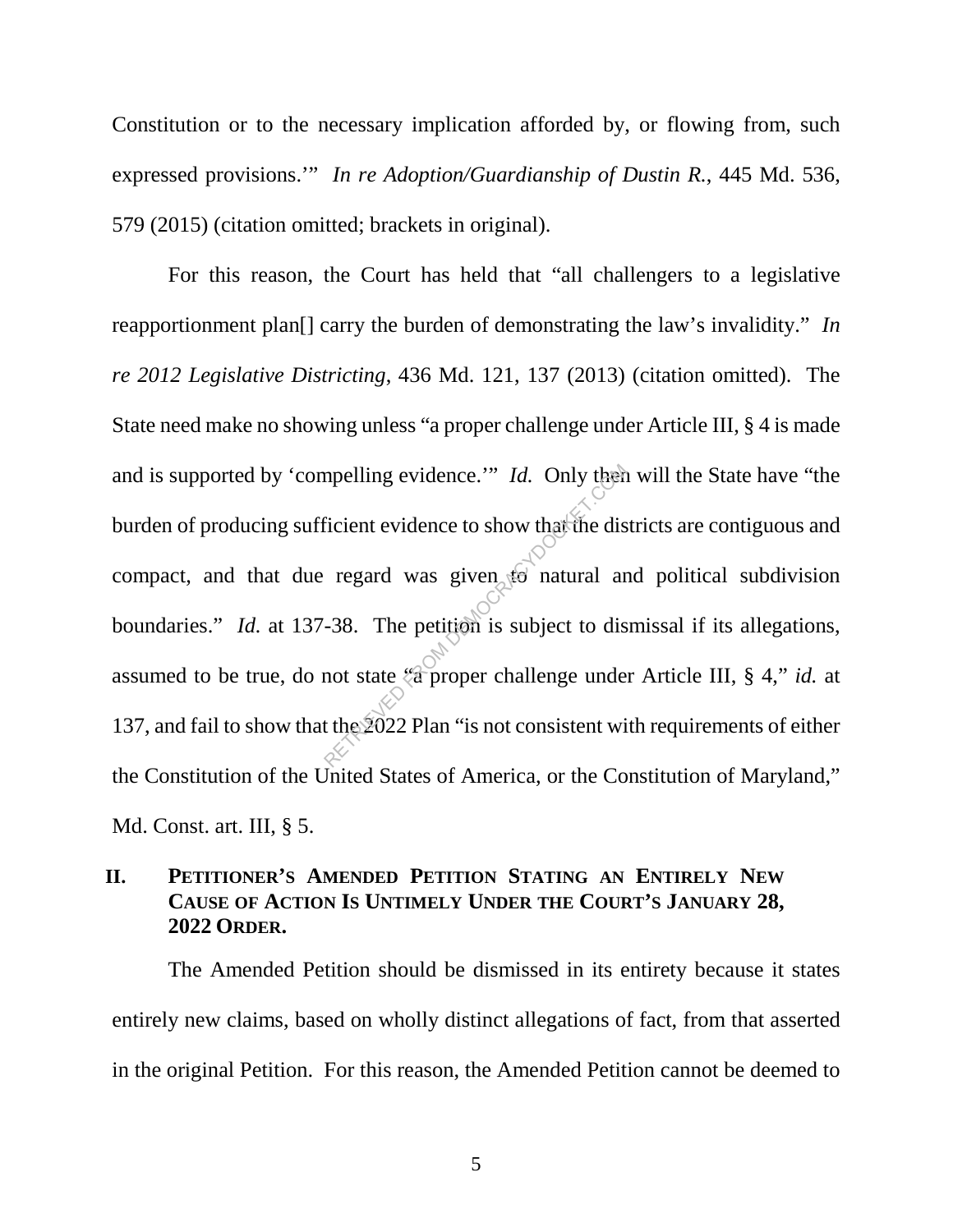"relate back" to the original filing for purposes of satisfying the Court's established deadline for filing petitions. Because the Amended Petition was filed on February 18, 2022, eight days after the deadline set by this Court for filing challenges against the 2022 Plan, it should be dismissed.

When an amended complaint is filed after the deadline for filing the original complaint has expired, then "if the factual situation remains essentially the same after the amendment as it was before it, the doctrine of relation back applies and the amended cause of action is not barred by limitations." *Nam v. Montgomery Cty.*, 127 Md. App. 172, 186 (1999) (citing *Smith v. Gehring*, 64 Md. App. 359, 364 (1985)). However, where the amended complaint "relies on operative facts distinct from those involved in supporting [the] claims contained in the original" pleading, "the amended complaint does not relate back to the original declaration." *Priddy v. Jones*, 81 Md. App. 164, 170 (1989)). The is not barred by limitations."<br>
S (1999) (citing Smith v. Genring,<br>
re the amended complaint "relies or<br>
supporting [the] claims contained is<br>
does not relate back to the original<br>
170 (1989)).

The Amended Petition presents the latter situation. Mr. Whitney's complaint challenges several legislative districts that are part of the 2022 Plan under several different theories under Article III, § 4, but not one of those legislative districts was even plausibly implicated by Mr. Whitney's original pleading. Far from "clarifying" the allegations in his Petition regarding a district extending into the Eastern Shore, Mr. Whitney's Amended Petition simply displaces them with a new set of claims, challenging legislative districts stretching from Anne Arundel County, through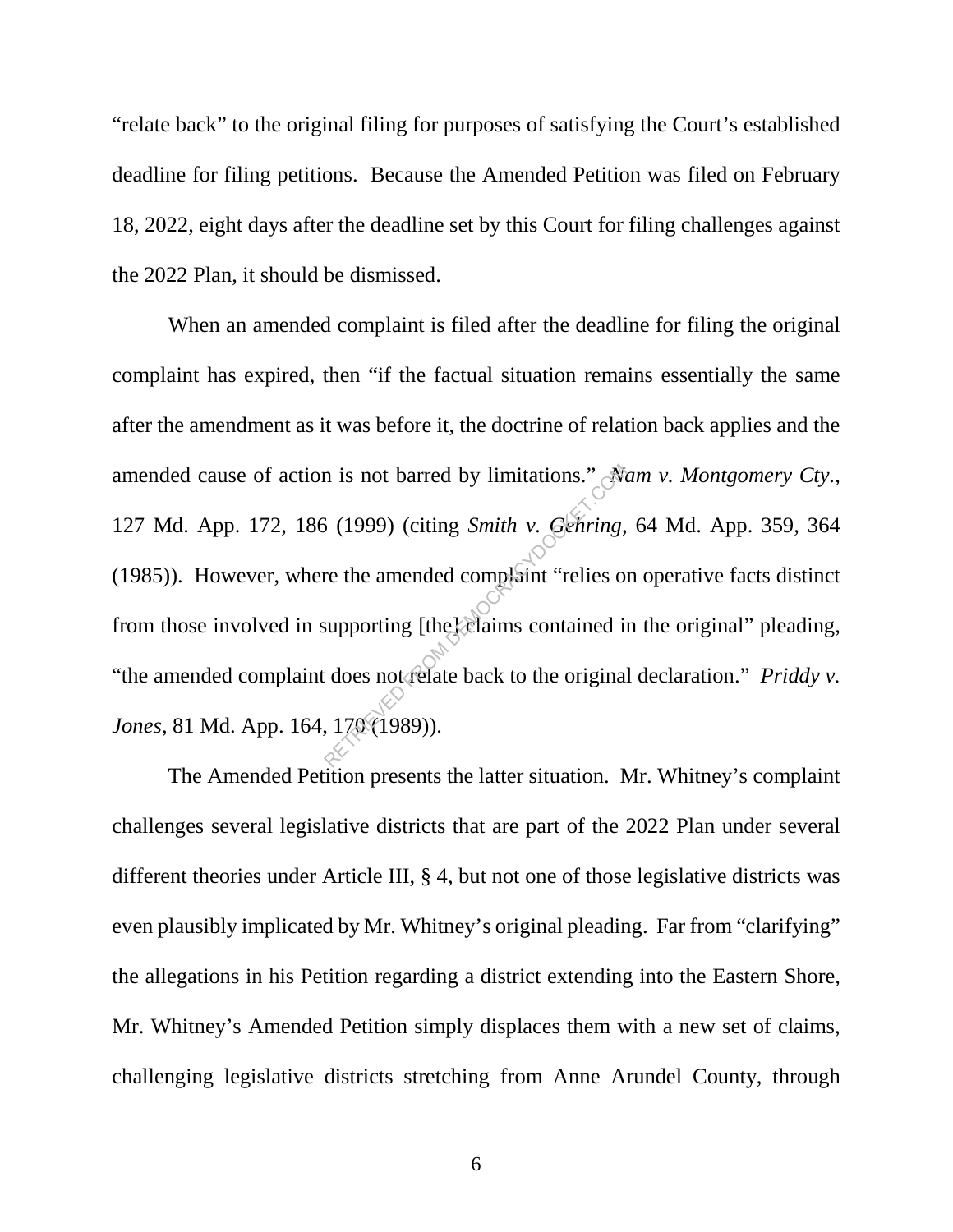Central Maryland, and into Baltimore County. And whereas his original Petition alleged that a single district's crossing of Chesapeake Bay violated the "due regard for natural boundaries," the "compact [ness]," and the "adjoining territories" provisions of Article III, § 4, *see* Pet. at 1-2, his amended petition contends (among other things) that districts have been subdivided for no purpose affirmatively authorized by Article III, § 4.

In sum, Mr. Whitney has not filed an Amended Petition; he has filed an entirely different petition, alleging distinct violations of the Maryland Constitution on the basis of an entirely different operative set of facts. *See Priddy*, 81 Md. App. at 170 (dismissing amended complaint as untimely on the ground that "the operative facts . . . are different from those implicated in the original declaration"). Mr. Whitney's Amended Petition should be dismissed. In alleging distinct violations of the<br>ly different operative set of facts.<br>ded complaint as untimely on the gradient from those implicated in the orig<br>from those implicated in the orig<br>tition should be dismissed.<br>EW CLAIM

# **III.** PETITIONER'S NEW CLAIMS ARE ALL DEFECTIVE AS A MATTER OF **LAW AND SHOULD BE DISMISSED.**

Even if the Court should hold that Mr. Whitney's new claims relate back to his original filing and consider those claims on their respective merits, it should dismiss the Amended Petition because it fails to state a proper challenge under applicable law.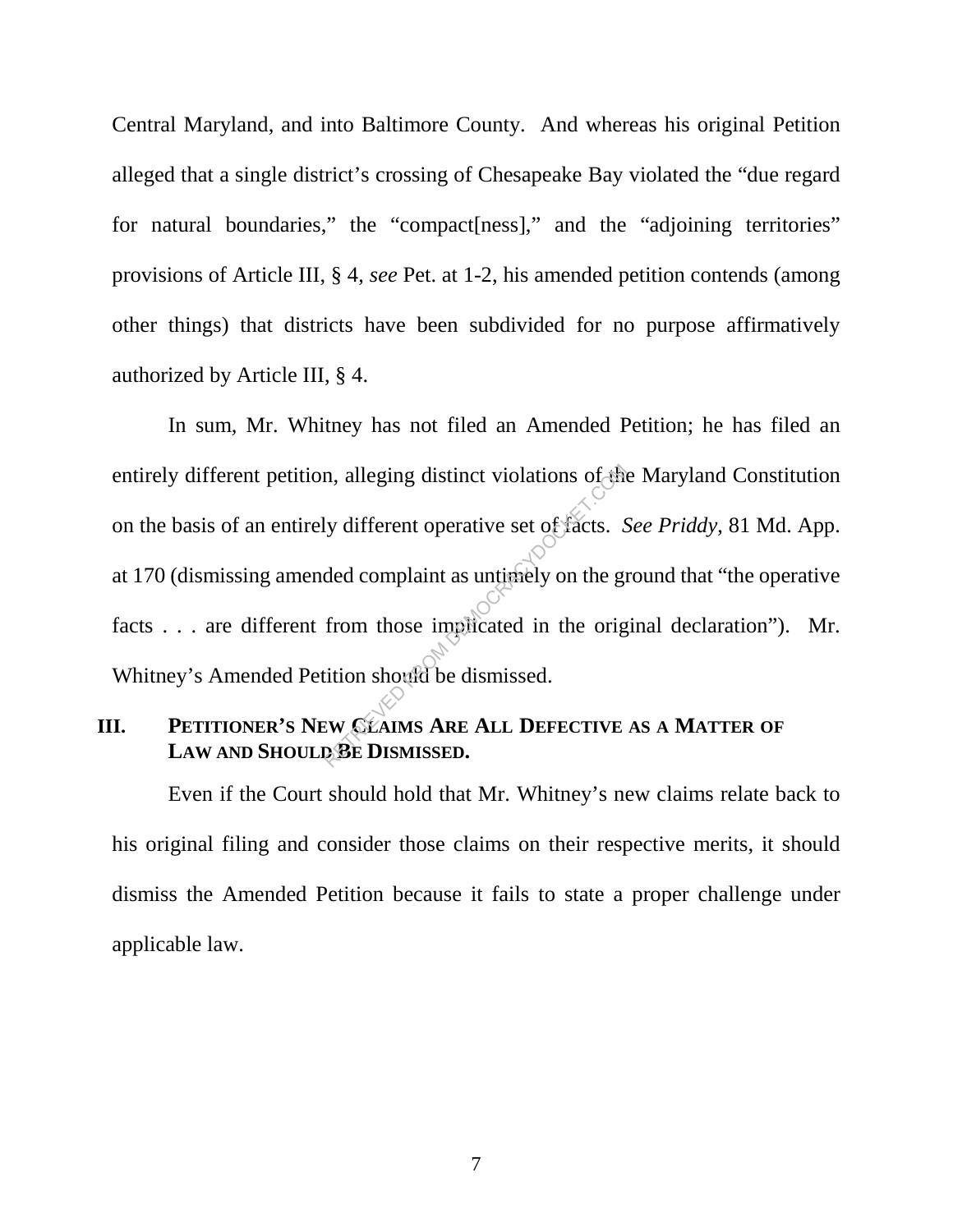# **A. Petitioner's Challenge to Single-Member Districts in District 33 and District 11 Fails, Because He Has Not Alleged That These Subdistricts Violate Any Provision of the Maryland Constitution.**

First, Petitioner asserts that the three single-member districts created within District 33 and the majority-minority single-member district created within District 11 violate Article III, § 4, because "nothing in the language of Article III, § 4" supports creating single-member districts for allegedly political reasons, or creating a single-member district to provide for a majority-minority district. Am. Pet. at 1, 2. But that assertion has the law exactly backwards.

First, the Maryland Constitution expressly recognizes and preserves the General Assembly's authority to decide whether a legislative district will remain whole, with three Delegates elected at-large (by far the most common form of district found in both previous plans and the 2022 Plan), or subdivided into either (a) one single-member district and one multimember district or (b) three single-member districts. Nothing in the Maryland Constitution requires the General Assembly to have a reason for its choice among these constitutionally authorized district forms. Referred to the law exactly backwards.<br>
And Constitution expressly recognished the most plans and the 2022 Plan), or subdivant and one multimember district or (

Article III, § 3 provides,

The State shall be divided by law into legislative districts for the election of members of the Senate and the House of Delegates. Each legislative district shall contain one (1) Senator and three (3) Delegates. *Nothing herein shall prohibit the subdivision of any one or more of the legislative districts for the purpose of electing members of the House of Delegates into three (3) single-member delegate districts or one (1) singlemember delegate district and one (1) multi-member delegate district.*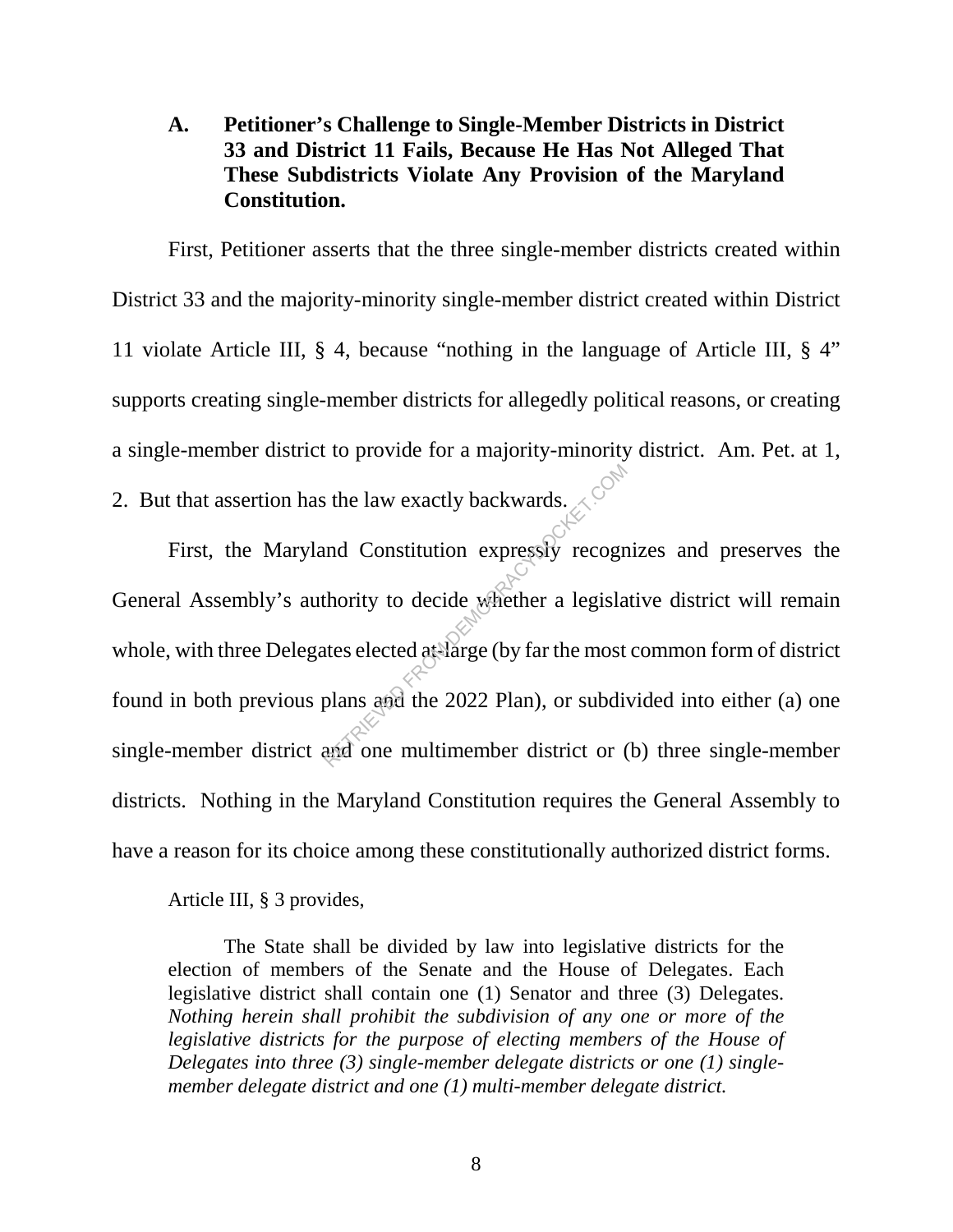Md. Const. art. III, § 3 (Emphasis added.) This provision specifically rejects any prohibition on "subdivi[ding] any one or more of the legislative districts . . . into three (3) single-member delegate districts or one (1) single-member delegate district and one (1) multi-member delegate district." Thus, § 3 expressly preserves the General Assembly's power to choose whether to subdivide a legislative district and to select from two constitutionally permissible methods of subdivision. By contrast, no mention of legislative district subdivision appears in either the districting criteria set forth in Article III, § 4, or the procedural requirements for enactment and judicial review of a legislative districting plan found in Article III, § 5, or elsewhere in the Maryland Constitution or Declaration of Rights. By expressly addressing subdivision of legislative districts, § 3 necessarily overrides any implied prohibition that might arguably be found in Article III, § 4 or other portions of the Maryland Constitution. As explained in *State v. Smith*, 305 Md. 489, 511 (1986), the "basic rule of construction that ordinarily the specific prevails over the general" applies to constitutional interpretation such that a "specific power" recognized by a constitutional provision "would prevail over the general principle or a general power relating thereto," and would do so "whether the general principle was in the Declaration of Rights and the specific power was in the Constitution or whether both were in the Constitution." This rule of construction has special force with respect with to Article III, § 4, given that the modern version of § 4 was adopted at the same time, in the same enactments, as Article III, § 3. *See* 1969 Md. Laws, ch. 785; 1972 Md. Laws, ch. 363. The same legislators who adopted Article III, § 3's provision expressly safeguarding the This for enactment and judicial review<br>
S 5, or elsewhere in the Maryland Constitution<br>
ddressing subdivision of legislative<br>
hibition that might arguably be found<br>
Constitution As explained in State v.<br>
onstruction that o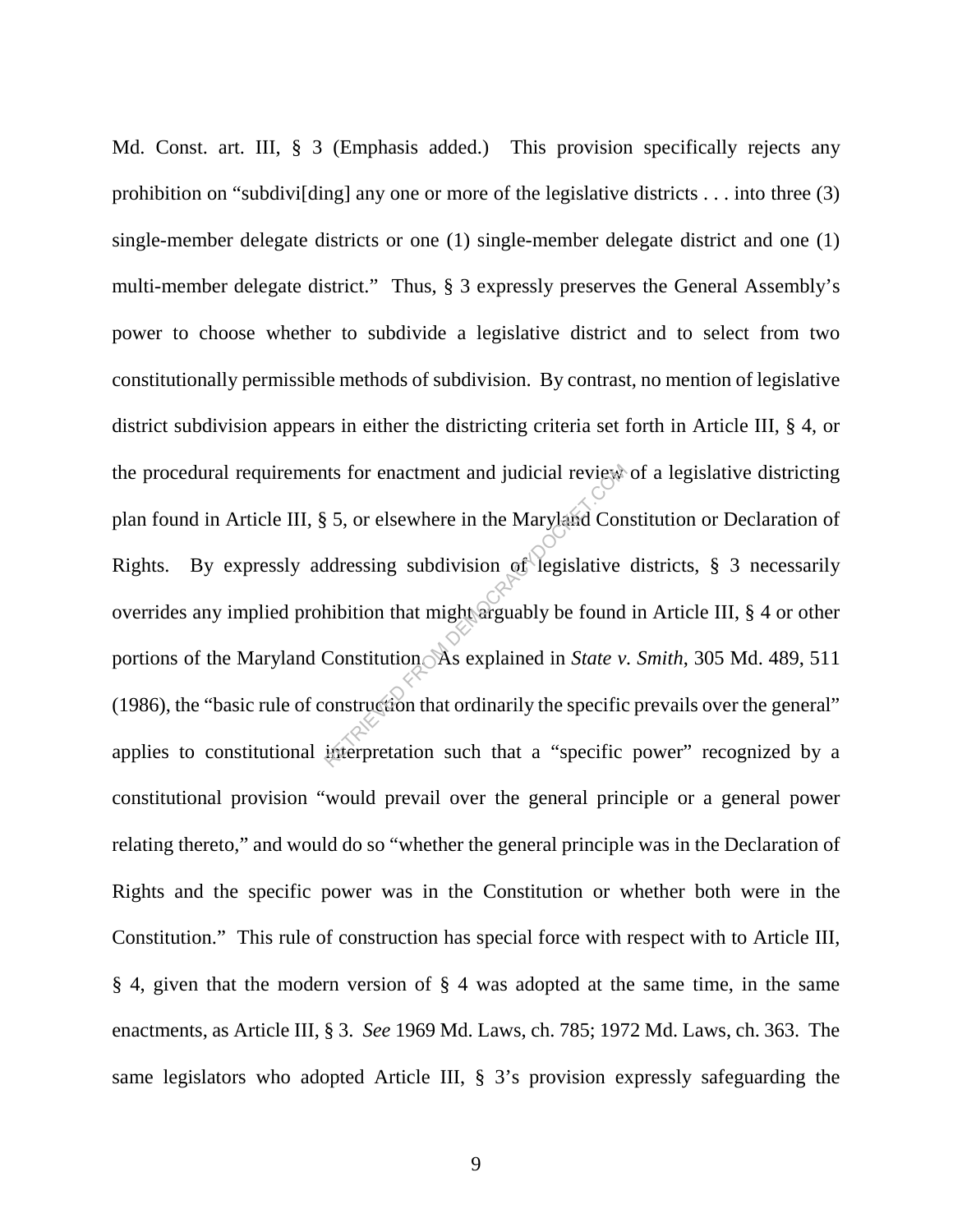General Assembly's district subdivision prerogatives could not have intended, without saying so, for Article III, § 4 to eliminate or impose obstacles to the creation of multimember districts.

 Moreover, the creation of majority-minority legislative districts is often required by Section 2 of the federal Voting Rights Act, and thus supersedes any theoretical conflicting requirement under Maryland law. *See* Md. Decl. of Rights art. 2 ("The Constitution of the United States, and the Laws made, or which shall be made, in pursuance thereof, and all Treaties made, or which shall be made, under the authority of the United States, are, and shall be the Supreme Law of the State; and the Judges of this State, and all the People of this State, are, and shall be bound thereby; anything in the Constitution or Law of this State to the contrary notwithstanding."). Congress enacted the Voting Rights Act of 1965 "[i]n an effort to eradicate persistent assaults on the ability of minorities to vote...." *Legislative Redistricting Cases*, 331 Md. 574, 602 (1993). Section 2 of the Act "proscribes states and their subdivisions from imposing any qualification, prerequisite, standard, practice, or procedure which undermines minority voting strength." *In re 2012 Legislative Districting*, 436 Md. 121, 189 (2013) (citing 42 U.S.C. § 1973, since recodified at 52 U.S.C. §10301). As this Court has recognized, of the State; and the Judges of this S<br>bound thereby; anything in the Const<br>ading."). Congress enacted the Voting<br>stent assaults on the ability of minorit<br>Md. 574, 602 (1993). Section 2 of the<br>mposing any qualification, pr

> A violation of § 2 exists if, "based on the totality of the circumstances, it is shown that the political processes leading to nomination or election in the State or political subdivision are not equally open to participation by members of a class of citizens protection by subsection (a) of this section in that its members have less opportunity than other members of the electorate to participate in the political process and to elect representatives of their choice."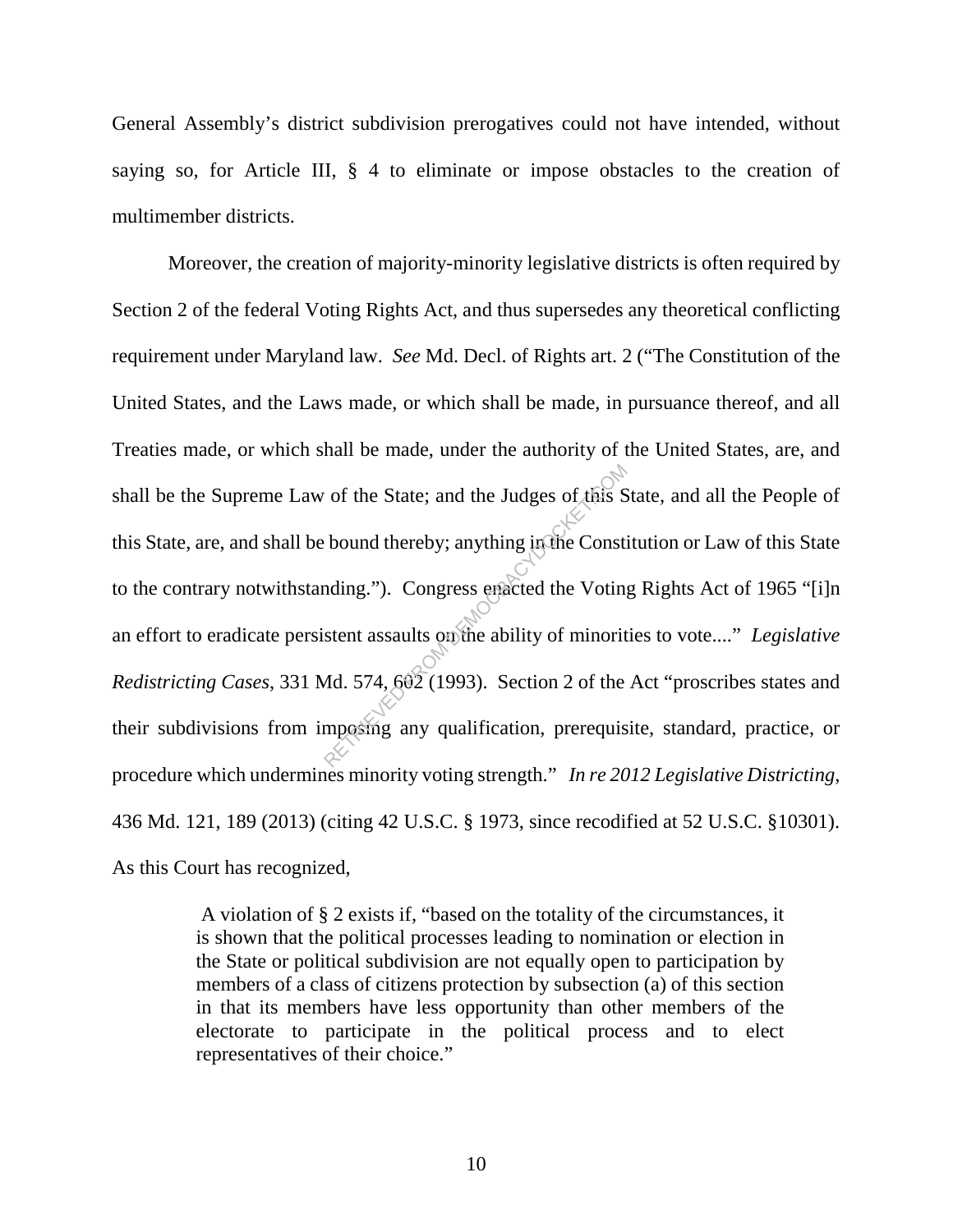*In re Legislative Districting of State*, 370 Md. 312, 390 (2002) (quoting 52 U.S.C. §10301(b)). And a multimember district, by itself, may give rise to a violation of section 2 where the minority group is "sufficiently large and geographically compact to constitute a majority in a single-member district," the minority group is "able to show that it is politically cohesive," and "the white majority votes sufficiently as a bloc to enable it . . . usually to defeat the minority's preferred candidate." *In re 2012 Legislative Districting*, 436 Md. at 191 (quoting *Thornburg v. Gingles*, 478 U.S. 30, 50-51 (1986)). The General Assembly was well within its authority to pursue compliance with the VRA as an objective in creating single-member districts as part of the 2022 Plan.

# **B. Petitioner Fails to State a Proper Challenge for Violating the "Due Regard" for "Natural Boundaries" Requirements of Article III, § IV Premised on the Crossing of River Boundaries.**  districts as part of the 2022 Plan.<sup>ON</sup><br> **Fails to State a Proper Challenge**<br> **Proper Challenge or "Natural Boundaries" Require on the Crossing of River Boundaries**<br>
reges to subdistricts 27B, 30A, and 33<br>
ndaries are defi

Petitioner's challenges to subdistricts 27B, 30A, and 33B on the ground that they "ignore" natural river boundaries are deficient for similar reasons.

Article III, § 4 provides that "Due regard shall be given to natural boundaries and the boundaries of political subdivisions." Md. Const. art. III, § 4. However, as noted above, Article III, § 3 also provides that "nothing herein shall prohibit the subdivision of any one or more of the legislative districts for the purpose of electing members of the House of Delegates into three (3) single-member delegate districts or one (1) single-member delegate district and one (1) multi-member delegate district." Md. Const. art. III, § 3. By expressly addressing subdivision of legislative districts, § 3 necessarily overrides any implied prohibition that might arguably be found in Article III, § 4 or other portions of the Maryland Constitution—including prohibitions against crossing "natural boundaries" in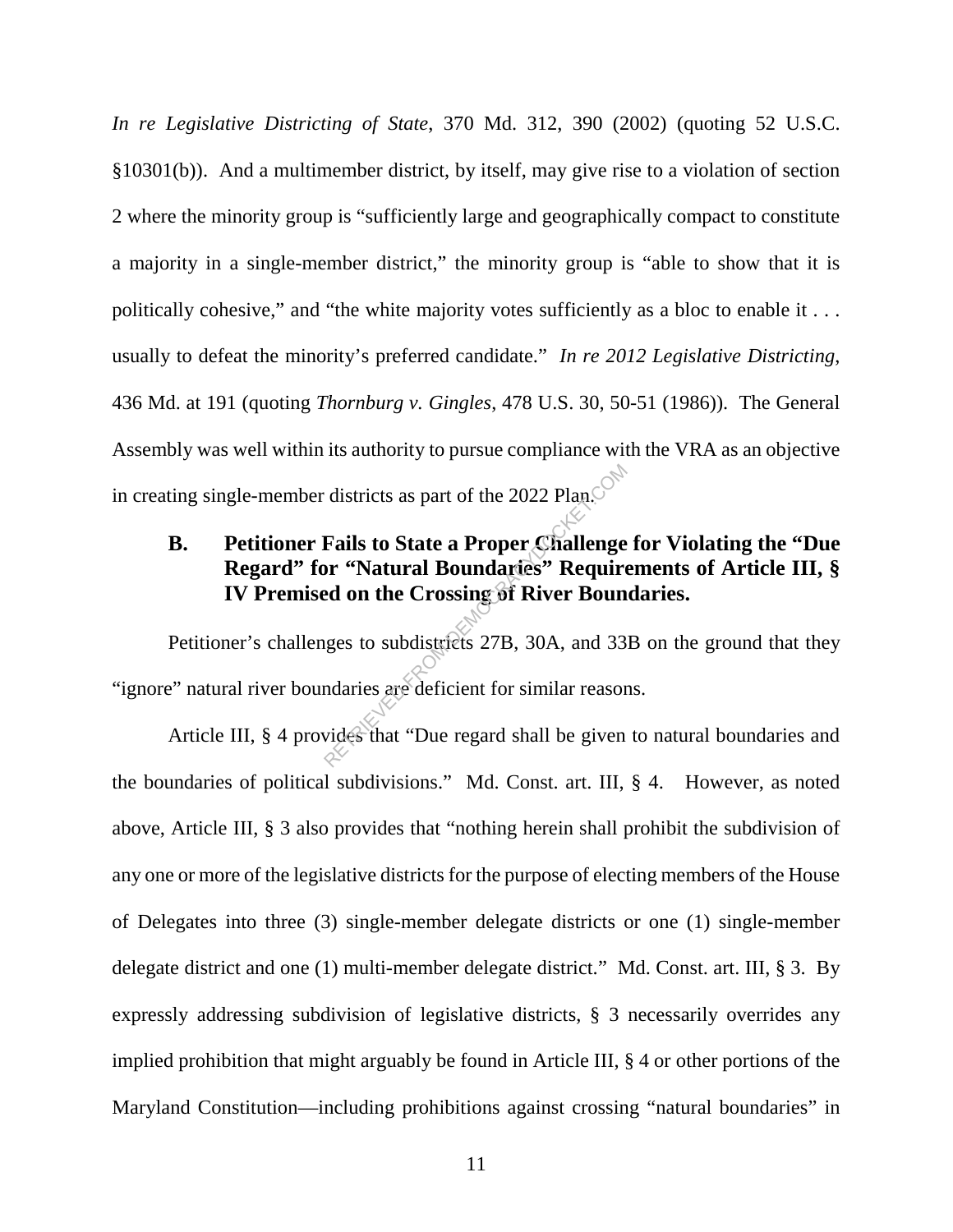the drawing of sub-district lines. *See State v. Smith*, 305 Md. at 511 (applying the "basic rule of construction that ordinarily the specific prevails over the general" to constitutional interpretation).

In any event, it is also clear that the constitutional history forecloses claims for "natural boundary" violations under Article III, § 4 premised on river crossings. In *In re Legislative Districting of the State*, the Special Master examined the constitutional history of § 4 to determine whether the "compact[ness]" and "adjoining territory" requirements of that provision precluded river crossings. *See* 370 Md. at 343-44. Amendments that would have changed the requirement to "adjoining land area" were rejected because, according to the Convention's Chairman of the Committee on the Legislative Branch, "we can't use a prohibition about crossing a body of water." *Id.* at 343. A subsequent amendment would have prohibited districts from crossing "the center of the Chesapeake Bay," but this too was rejected because it might be construed to "prevent the creation of a district which crossed the Susquehanna River." *Id.* ("if we start adding tributaries, estuaries, and other bodies of water ... we won't know where we stand" (quoting *Minutes of the Proceedings of the 1967 Constitutional Convention* at 6529-31)). Ultimately, the "Committee of the Whole of the Convention placed on the record a statement of its intention: 'that under the interpretation of the words adjoining and compact ... a redistricting commission or the General Assembly could not form a district . . . by crossing the Chesapeake Bay.'" *Id.* (quoting *Minutes of the Proceedings of the 1967 Constitutional Convention* at 6574-75). If the framers of the "adjoining territory" and "compactness" requirements went to such lengths to ensure that river crossings would *not* be prohibited by those requirements, it Nent to "adjoining land area" were rejection<br>in of the Committee on the Legislative<br>is a body of water." *Id* at 343. A substand from crossing "the center of the Ches<br>inght be construed to "prevent the crossing" *Id.* ("if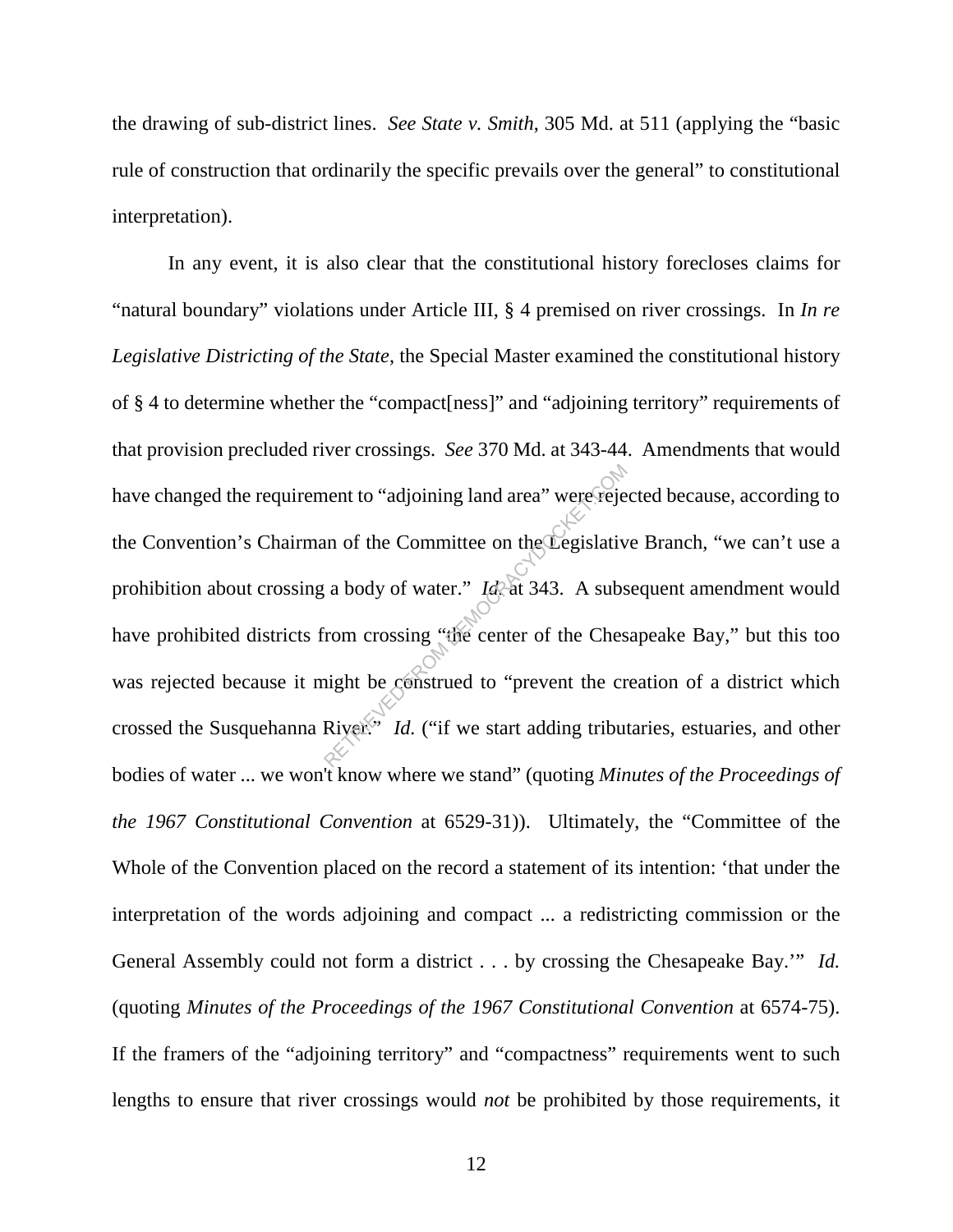would make little sense to interpret the "due regard" for "natural boundaries" requirement of the same constitutional provision to require what the framers were striving to avoid. Mr. Whitney's challenge to districts 27B, 30A, and 33B should be dismissed.

#### **C. Petitioner's Challenges to Districts 21, 23, 25 and 26 Are Meritless.**

Finally, Mr. Whitney challenges Districts 21, 23, 25 and 26, on the ground that they are not "compact" or that they do not consist of "adjoining territory" *See* Am. Pet. at 2-3. Specifically, he alleges that District 23 violates these standards because it "stretches north to south" and has "four separate districts just to its west." *Id.* He also alleges that the "interplay" between Districts 21 and 23 results in the  $\alpha$  carv[ing] out" of territory from District 21 into District 23 in violation of these standards, and that the "interplay" between Districts 25 and 26 gives rise to similar violations. *Id.* at 3. Exercise districts just to its west." Fig.<br>
icts 21 and 23 results in the carv[i]<br>
in violation of these standards, and the<br>
ise to similar violations. *Id.* at 3.<br>
be no contention that any of these dis<br>
requirement. The

Initially, there can be no contention that any of these districts violate Article III, § 4's "adjoining territory" requirement. The "adjoining territory" requirement has been compared by this Court to "contiguity" requirements appearing in other states' constitutions. *See Matter of Legislative Districting of State*, 299 Md. 658, 675-76 (1984). "The contiguity requirement mandates that there be no division between one part of a district's territory and the rest of the district; in other words, contiguous territory is territory touching, adjoining and connected, as distinguished from territory separated by other territory." *Id.* Since, as is clear from the face of the map, each of Districts 21, 23, 25 and 26 consists of undivided territory that is "touching, adjoining and connected," none of these districts violates the "adjoining territory" requirement of Article III, § 4.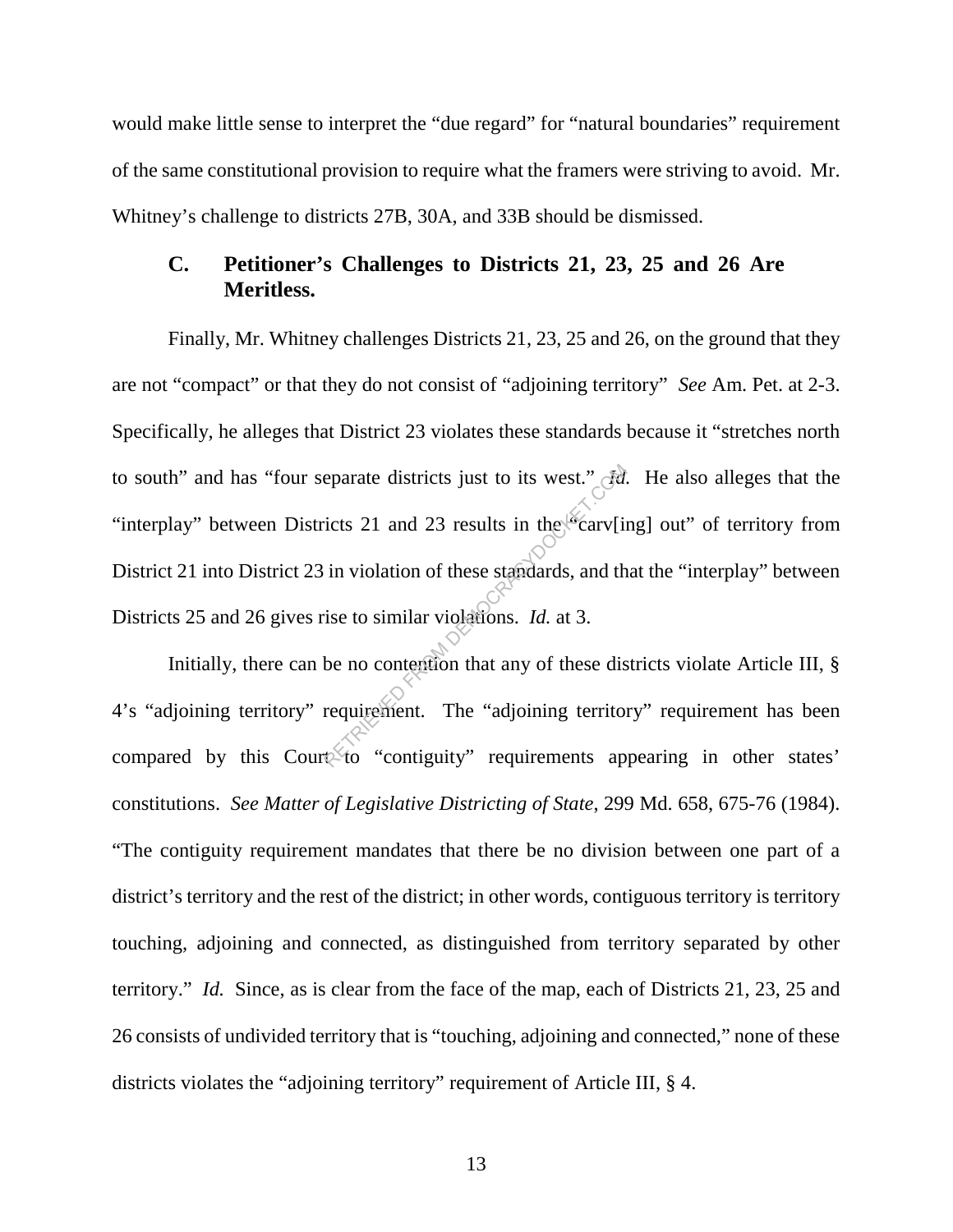As for the alleged lack of "compactness," this Court has held that the "compactness" requirement states "a requirement for a close union of territory (conducive to constituentrepresentative communication), rather than as a requirement which is dependent upon a district being of any particular shape or size." *Id.* at 688. That said, in analyzing compactness, "due consideration must be afforded . . . to the 'mix' of constitutional and other factors which make some degree of noncompactness unavoidable, i.e., concentration of people, geographic features, convenience of access, means of communication, and the several competing constitutional restraints, including contiguity and due regard for natural and political boundaries, as well as the predominant constitutional requirement that districts be comprised of substantially equal population.<sup>43</sup> *Id.* This is particularly important in Maryland, where "the State's geography inhibits the geometric fashioning of districts of symmetrical compactness." *Id.* at 687. In practice, this means that "[o]ddly shaped or irregularly sized districts of themselves do not, therefore, ordinarily constitute evidence of gerrymandering and noncompactness." as well as the predominant constitudes ubstantially equal population.<sup>27</sup> *Id.* There is geography inhibits the geometrically in the second of themselves do not, therefore, ordina populations.<sup>27</sup>

Here, Mr. Whitney's challenge to the compactness of Districts 21, 23, 25 and 26 addresses their appearance alone. *See, e.g.*, Am. Pet. at 2-3. But other than how they look, he has not alleged that they were drawn in this manner for any non-permissible purpose. *See Matter of Legislative Districting of State*, 299 Md. at 687 (holding that "*an affirmative showing* is ordinarily required to demonstrate that such districts were intentionally so drawn to produce an unfair political result, that is, to dilute or enhance the voting strength of discrete groups for partisan political advantage or other impermissible purposes" (emphasis added)). The 2022 Plan "enjoys a presumption of validity, and it is not the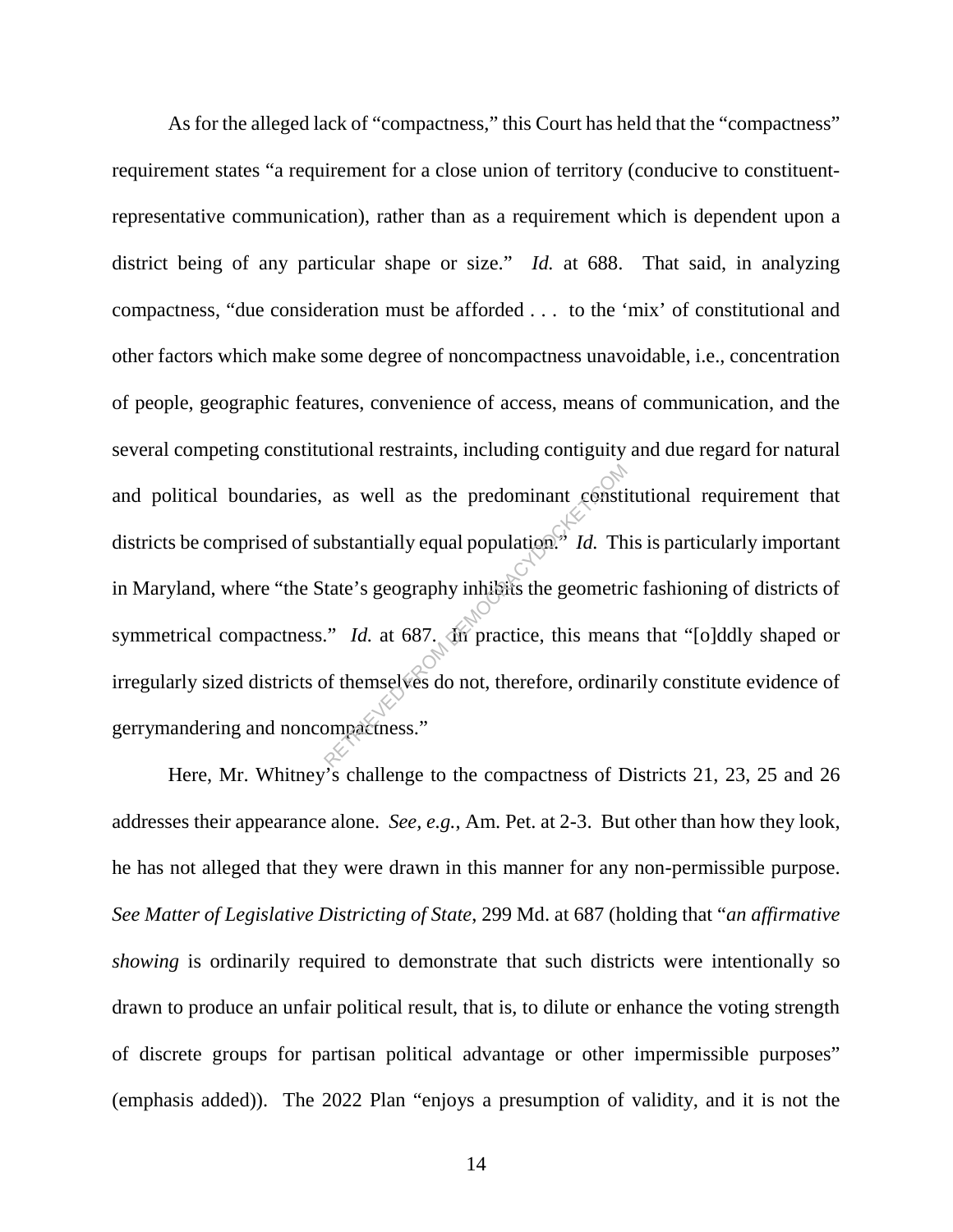province of the judiciary to strike down a district as being noncompact simply because a more geometrically compact district might have been drawn." *Id.* at 688. Mr. Whitney's challenges to Districts 21, 23, 25 and 26 should be dismissed.

# **CONCLUSION**

For the foregoing reasons, the motion to dismiss should be granted.

Respectfully submitted,

BRIAN E. FROSH Attorney General of Maryland

 $\wedge$  .

/s/ Steven M. Sullivan

STEVEN M. SULLIVAN Attorney No. 9706260005 ANDREA W. TRENTO Attorney No. 0806170247 Assistant Attorney General Office of the Attorney General 200 Saint Paul Place, 20th Floor Baltimore, Maryland 21202 ssullivan@oag.state.md.us (410) 576-6472 (410) 576-6955 (facsimile)<br>
(410) 576-6955 (facsimile)<br>
(410) 576-6955 (facsimile)

February 22, 2022 Attorneys for Respondent